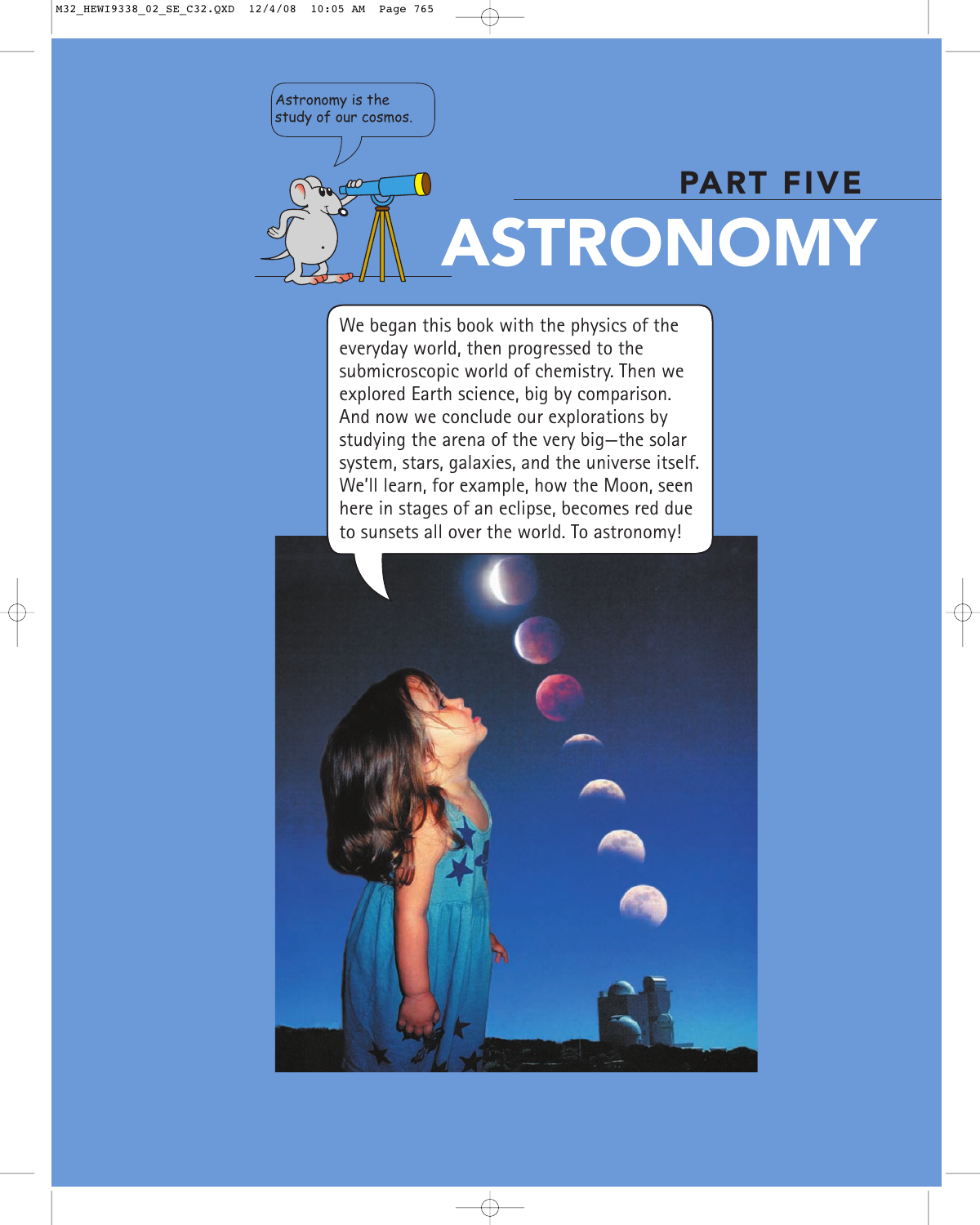

## THE SOLAR **SYSTEM**



Many different types of objects orbit our Sun including planets, asteroids, comets, and dwarf planets.

 $\blacksquare$  ive billion years ago, there was no Sun. Instead, the region of the galaxy that would become our solar system was a gently swirling, diffuse cloud of gas and dust. How then did this cloud evolve into our present solar system? How are the planets similar, and how are they different?



How did our Moon form and how does it go through phases? Why do we see only one side of the Moon? What are meteors, asteroids, and comets? How frequently do they collide with our planet, and why does a comet's tail always point away from the Sun?

## Explore!

#### How Large Is the Solar System?

Use a tennis ball to represent the Sun and place it in a corner of the room. To scale, the four inner planets would each be about as large as a grain of salt. Place a single grain of salt representing Mercury about 3 meters away from the tennis ball. For Venus, place a grain about 5 meters away. The grain representing Earth should be placed 7 meters away and Mars about 11 meters away.

#### Analyze and Conclude

- 1. Observing Is the solar system made mostly of planets or of empty space?
- 2. Predicting If the Sun were the size of a tennis ball, the largest planet in our solar system, which

is Jupiter, would be about as large as a green pea. How far should this pea be placed away from the



tennis ball? (Hint: Jupiter is 5 times farther away from the Sun than Earth.)

3. Making Generalizations Our most distant planet, Neptune, is about 30 times farther from the Sun than Earth. If the Sun were the size of a tennis ball, would all the planets fit within your school grounds? How about the outermost reaches of our solar system, which are about 50,000 times as far from the Sun?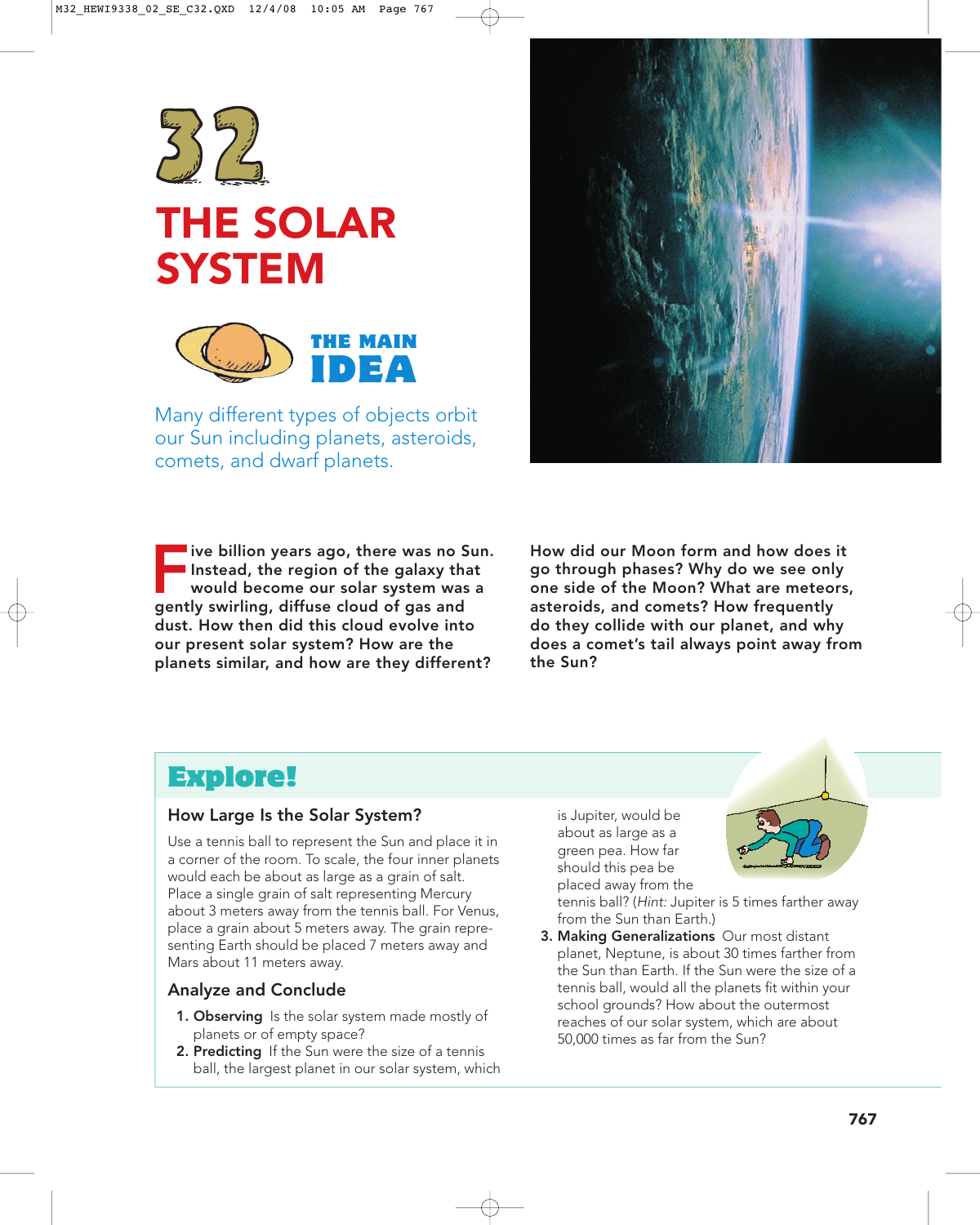**768** PART FIVE Astronomy

## 32.1 The Solar System Is Mostly Empty Space

Our solar system is a collection of objects gravitationally bound to the Sun. Along with the Sun itself, the solar system contains eight **planets.** The planets all lie roughly in the same plane. √ This plane, called the **ecliptic,** is defined as the plane of Earth's orbit. Within the solar system are also numerous moons (objects orbiting planets), asteroids (small, rocky bodies), comets (small, icy bodies), and a collection of miniature planets known as dwarf planets, or *plutoids*, that orbit on the outer edges of the solar system. The most well-known plutoid is Pluto, which was downgraded from planet status in 2006. The planets and all these other objects are quite small compared to the Sun.

The vast distances between the Sun and the objects orbiting it can be grasped by imagining the Sun reduced to the size of a tennis ball. The four innermost planets would each be about as large as a grain of salt, all within 11 meters of this tennis-ball-sized Sun.

These first four **inner planets**—Mercury, Venus, Earth, and Mars are small, solid rocky planets. The **outer planets** are larger gaseous planets located much farther away. The first outer planet is Jupiter, which on the scale mentioned would be the size of a pea more than 25 m away. The second outer planet, Saturn, famous for its extensive ring system, would be the size of a smaller pea more than 65 m away. Planets Uranus and Neptune would both be about the size of grains of rice located 135 and 210 m away, respectively. We see that solar system objects are mere specks in the vastness of the space about the Sun.

Because of these vast interplanetary distances, astronomers use the *astronomical unit* to measure them. One **astronomical unit** (AU) is the distance from Earth to the Sun, which is about 150,000,000 km. Table 32.1 gives the distances of planets from the Sun in AU. The data in Table 32.1 also show the division of the planets into two groups with similar properties. The inner planets—Mercury, Venus, Earth, and Mars—are solid and relatively small and dense. They are called the



The stars appear fixed in their patterns in the sky, but the planets wander from night to night. The term planet is derived from Greek for "wandering star."



#### **FIGURE 32.1 ▶**

This illustration shows the order and relative sizes of planets. Moving away from the Sun, we have in order: Mercury, Venus, Earth, Mars, Jupiter, Saturn, Uranus, and Neptune. The planets range greatly in size, but the Sun dwarfs them all—containing more than 99% of the mass in the solar system. (Note: distances are not to scale in this illustration.)